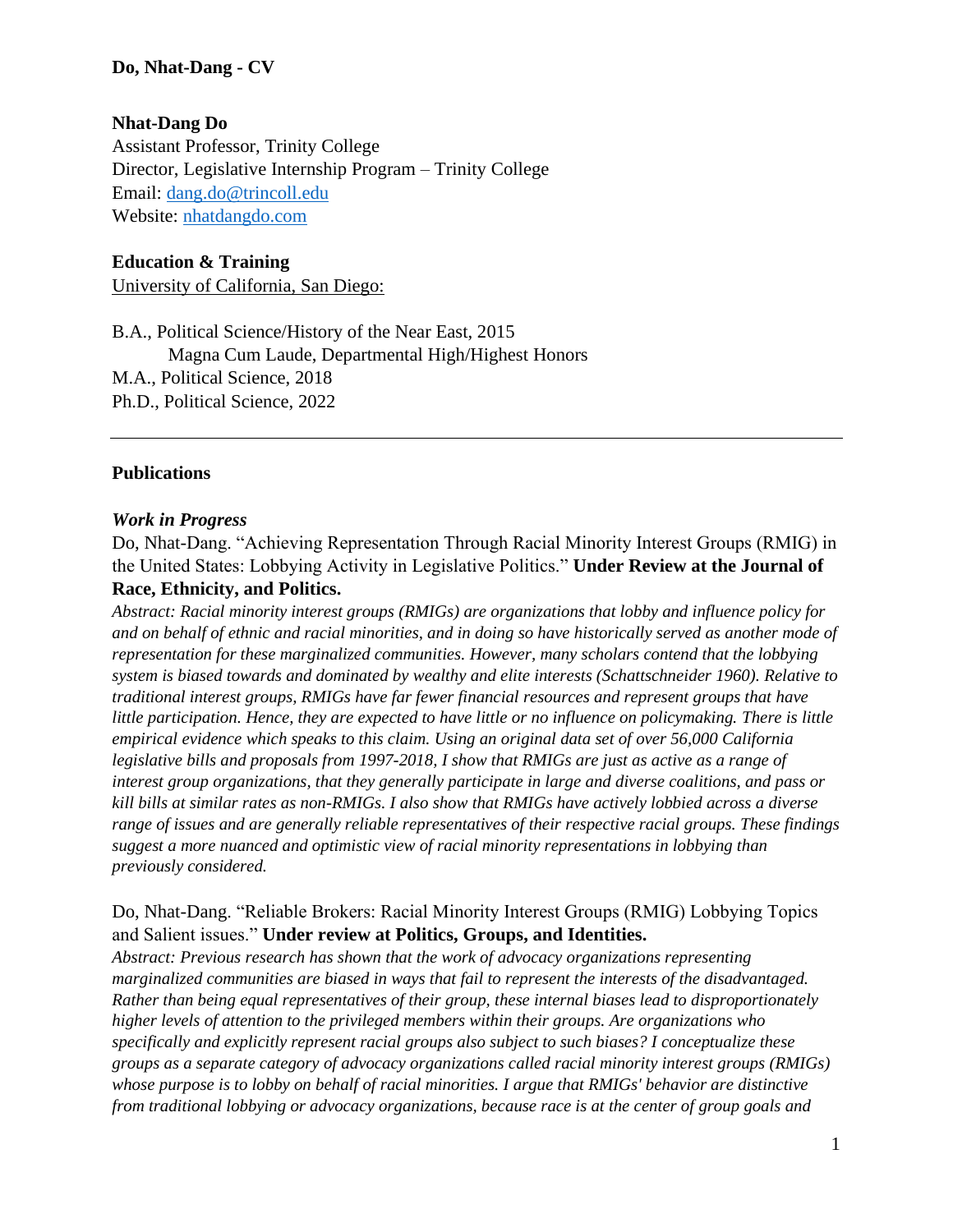# **Do, Nhat-Dang - CV**

*shapes resources. Using part of an original dataset of over 250,000 legislative bill analyses over a twenty-year period, I show that RMIGs have actively lobbied across a diverse range of issues and are generally reliable representatives of their racial groups. They represent the interests of marginalized people more than the interests of the elites within their groups. Using structural topic modeling, I also show the lobbying proclivities of Latinx, Black, and Asian RMIGs. These findings suggest a more nuanced and optimistic view of racial minority representations in lobbying than previously considered.*

#### Do, Nhat-Dang. "Influence Through Diversity and Size: The Success of Racial Minority Interest Groups (RMIGs) Lobbying Coalitions".

*Abstract: Many scholars argue that business groups and other wealthy, elite interests dominate the American lobbying system. Racial minority interest groups, or RMIGs, are organizations that primarily represent the interests of marginalized racial communities that have fewer resources to contribute to organizational lobbying and who have very little political power. From this perspective, RMIGs should have little or no influence on policymaking. Is this empirically true? Under what conditions can RMIGs and similarly situated interest groups influence policymaking? I argue that race's high saliency in American politics has set RMIGs on a different path than traditional interest groups and has shaped their resources and strategies. Using this idea as a starting point and an original dataset of over 250,000 California bill analyses from 1997 to 2018, I show that RMIGs' ability to influence politics dramatically increases when they can build large and diverse lobbying coalitions.*

## Flatt, Henry and Do, Nhat-Dang. "Analytical Bureaucracy and Bill Passage: Evidence from California." **Under review at American Politics Research.**

*Abstract: We argue that highly specialized "analytic" bureaucratic actors are essential for the passage of legislation. Analytic bureaucratic agencies can exert special influence over the legislative process because of their critical role acting as both information processing organizations and policy design experts. While previous theories of bureaucratic responsiveness and bill passage almost exclusively examine elected officials and federal agencies, this paper documents how a state agency—California's Department of Finance (DOF)—sets the legislative agenda by both processing information and communicating the Governor's policy preferences. Using data culled from the state legislative archive, we demonstrate how the DOF's bill recommendations are strongly associated with bill passage and the Governor's veto. The data examined span six recently completed legislative sessions (N ~26,000) and over 7,700 fiscal summaries produced by the DOF.*

#### **Presentations**

2022 Do, Nhat-Dang. "Analytical Bureaucracy and Bill Passage: Evidence from California". Politics of Race, Immigration and Ethnicity Consortium: Tempe, AZ: Virtual.

2021 Do, Nhat-Dang, Bailey, Zaire, Boehmer, Alison, De Roche, Gabe, Uribe, Laura. "The Effectiveness of Grassroots Organizing on Social Media." WPSA Conference: Virtual.

2021 Do, Nhat-Dang. "Achieving Representation Through Racial Minority Interest Groups (RMIG) in the United States: Lobbying Activity in Legislative Politics." Politics of Race, Immigration, and Ethnicity Consortium: Tempe, AZ; Virtual.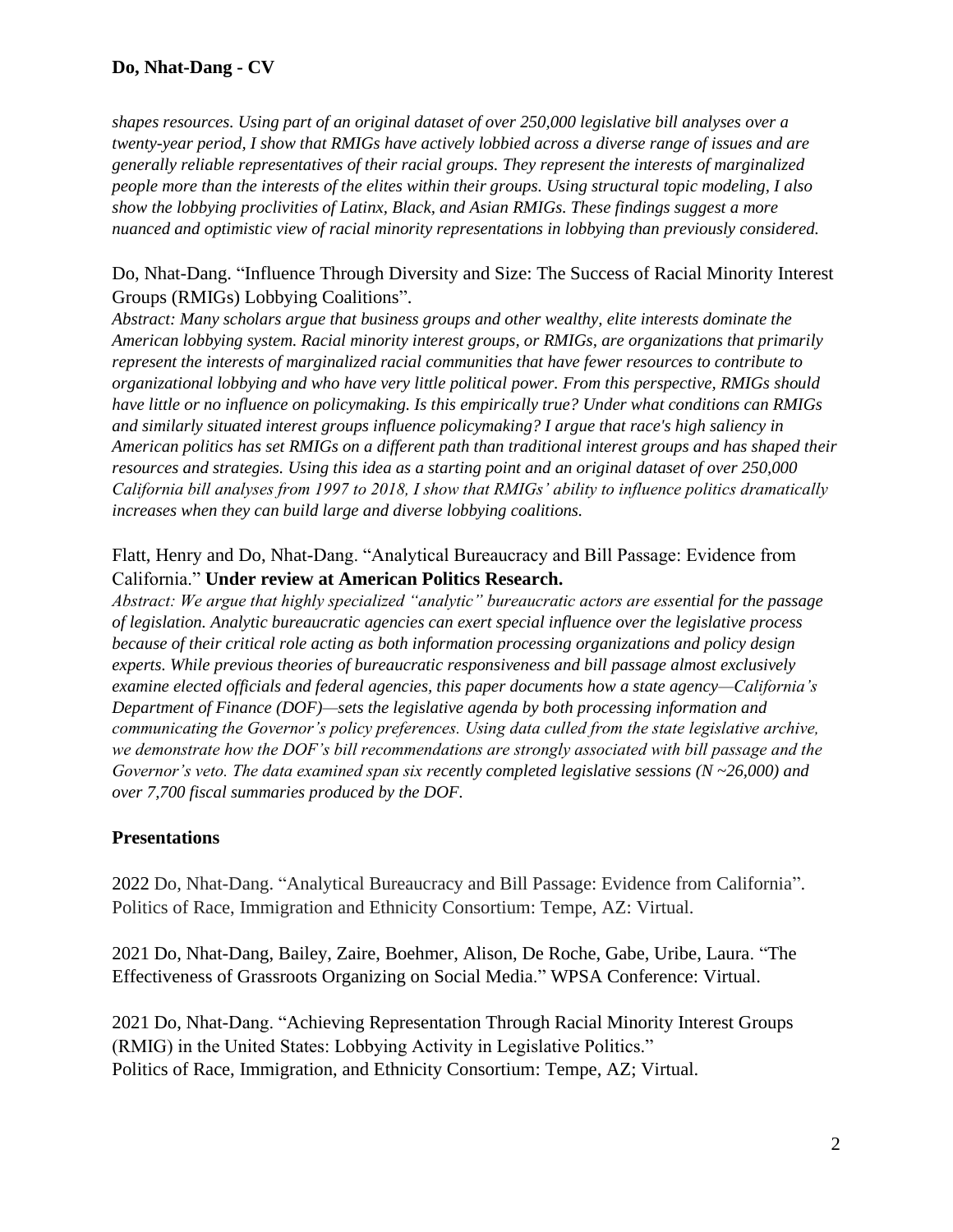2020 Do, Nhat-Dang. "Achieving Representation Through Racial Minority Interest Groups (RMIG) in the United States: Lobbying Activity in Legislative Politics." Race and Ethnicity Workshop: San Diego, CA

2018 Do, Nhat-Dang. "Racial Minority Interest Group Signaling: A Mediating Force in Legislative Voting Behavior?" Politics of Race, Immigration, and Ethnicity Consortium: San Diego, CA.

## **Grants, Fellowships, & Awards**

| Changemaker Fellowship for<br><b>Anti-Racist Pedagogy</b>                                  | 2021 | Awarded for training on anti-racist practices in teaching,<br>and fund project on expanding syllabi content to include<br>diverse voices for core classes.                                                                                                                                 |
|--------------------------------------------------------------------------------------------|------|--------------------------------------------------------------------------------------------------------------------------------------------------------------------------------------------------------------------------------------------------------------------------------------------|
| <b>UC President's Dissertation</b><br>Fellowship (university-wide<br>award)                | 2021 | Awarded to promising students in the final stages of their<br>doctoral work who demonstrate strong potential for<br>university teaching and research (\$22,000/year).                                                                                                                      |
| <b>Barbara and Paul Saltman</b><br>Distinguished Teaching Award<br>(university-wide award) | 2021 | Prestigious award to those who exhibit creativity,<br>innovative teaching methods, the ability to motivate<br>students to actively seek out knowledge, and an<br>extraordinary level of teaching commitment.                                                                               |
| Division of Social Sciences RFP<br>on Advancing Racial Justice<br>Grant (\$50,000)         | 2020 | Division grant to support work that advances racial<br>justice. Awarded for project to support the mobilization<br>work of BLM/racial justice organizations in San Diego<br>with team of graduate and faculty researchers.                                                                 |
| UC San Diego Center for<br><b>American Politics Dissertation</b><br>Grant (\$6000)         | 2020 | Department grant to support data collection and cleaning<br>work. Used to hire/train two undergraduate research<br>assistants.                                                                                                                                                             |
| <b>Edward Alexander Bouchet</b><br><b>Graduate Honor Society</b>                           | 2020 | Awarded to preeminent scholars who exemplify<br>academic and personal excellence, foster environments<br>of support, and serve as examples of scholarship,<br>leadership, character, service, and advocacy for students<br>who have been traditionally underrepresented in the<br>academy. |
| <b>UCCS President's GOLD</b><br>Fellowship                                                 | 2020 | Highly prestigious award to engage deeply with the<br>policymaking community in Sacramento, the capital of<br>the nation's largest state.                                                                                                                                                  |
| <b>College Teaching Certification</b>                                                      | 2019 | Awarded to graduate students who successfully<br>completed rigorous course on teaching undergraduate<br>students.                                                                                                                                                                          |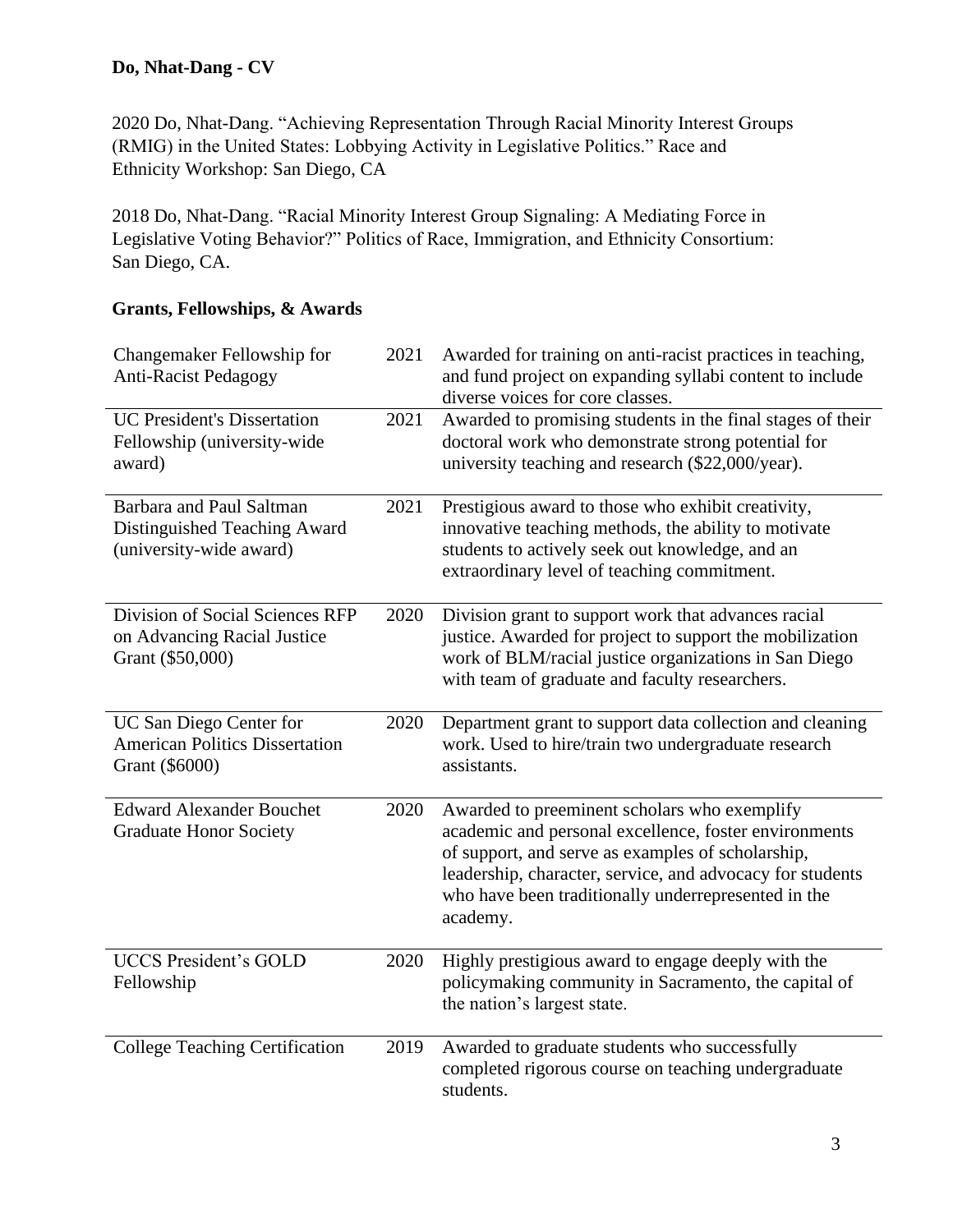| <b>Teaching Excellence Award</b>                        | 2019 | Department award for graduate students who<br>demonstrate success in teaching.                   |
|---------------------------------------------------------|------|--------------------------------------------------------------------------------------------------|
| San Diego Fellowship                                    | 2018 | Award to support graduate students that enhances the<br>diversity of the university.             |
| California State Senate<br>Resolutions No. 136, No. 841 | 2016 | Two state resolutions recognizing legislative work in<br>service to the California State Senate. |

# **Departmental Service & Discipline Service Jobs**

| Remote Teaching and<br><b>Technology Advisor</b><br>Department of Political Science,<br><b>UC</b> San Diego<br>Senior Teaching Assistant for | 2020-<br>present<br>2019-<br>$\bullet$ | Facilitate workshops on remote teaching<br>pedagogy for faculty and TAs<br>Provide expertise and guidance on the use of<br>remote teaching tools and technology<br>Coordinate with Director of Undergraduate |
|----------------------------------------------------------------------------------------------------------------------------------------------|----------------------------------------|--------------------------------------------------------------------------------------------------------------------------------------------------------------------------------------------------------------|
| <b>American Politics</b>                                                                                                                     | 2021                                   | Studies and Commons in facilitating $\sim$ 3                                                                                                                                                                 |
| Department of Political Science,<br><b>UC</b> San Diego                                                                                      |                                        | pedagogy workshops/quarter for graduate<br>student TAs                                                                                                                                                       |
|                                                                                                                                              | ٠                                      | Mentoring of subfield TAs                                                                                                                                                                                    |
| <b>Graduate Community Climate</b><br>Interns<br>Graduate Division, UC San<br>Diego                                                           | $2015 -$<br>2020                       | Implement inclusive and interdisciplinary<br>programming for graduate students                                                                                                                               |
| Graduate Advocate and Dept.<br>Coordinator<br><b>Summer Training Academy for</b><br>Research Success (STARS)<br>Program                      | 2018-<br>$\bullet$<br>2020             | Mentored undergraduate researchers from<br>Spelman & Morehouse Colleges (HBCUs)<br>Taught introductory courses on statistical<br>analyses and social science writing                                         |
| <b>Editorial Assistant</b><br>Journal of Race, Ethnicity and<br>Politics                                                                     | $2017 -$<br>2019                       | Maintains manuscript submissions and assigns<br>editors<br>Perform technical checks and desk review of<br>research manuscripts                                                                               |
| Senate Fellow, Office of Senator<br><b>Marty Block</b><br>Capital Fellowship Program                                                         | $2015 -$<br>2016                       | Assist in the creation and passage of state laws<br>Perform legislative research                                                                                                                             |